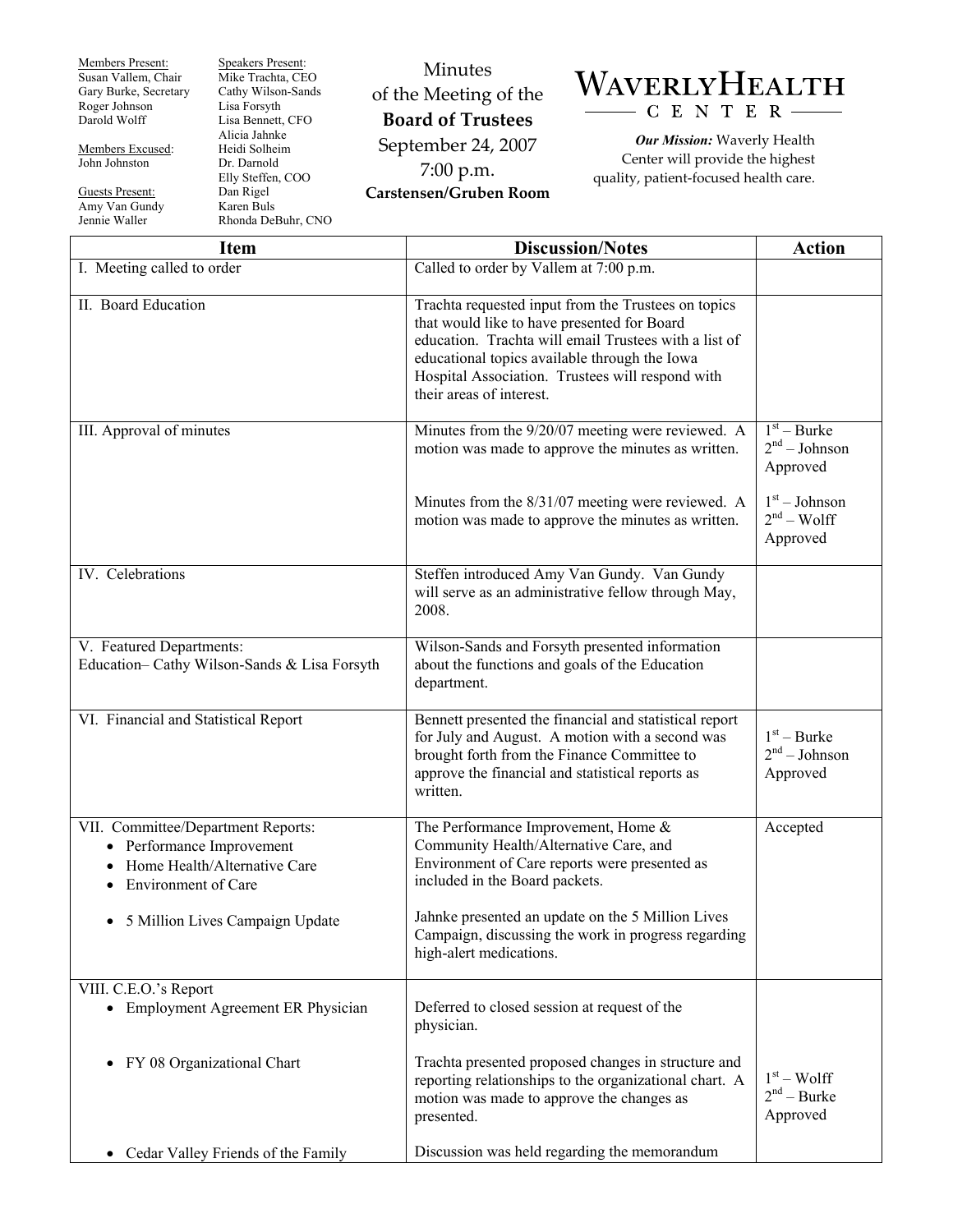| Rural Health Clinic<br>$\bullet$                              | from Trachta regarding the recommendation to<br>provide a contribution to Cedar Valley Friends of the<br>Family (CVFF). Trachta reported that matter has<br>gone through intensive legal review by the firm of<br>Dorsey & Whitney. Johnson noted that his wife does<br>volunteer work for CVFF. Vallem noted that her<br>husband does volunteer work for CVFF, and she<br>does some consulting work. Vallem recused herself<br>from the discussion. A motion was made to approve<br>a contribution of \$30,000 to CVFF.<br>Trachta announced that we will be applying for | Vallem abstained<br>$1st - Burke$<br>$2nd - Wolf$<br>Approved |
|---------------------------------------------------------------|----------------------------------------------------------------------------------------------------------------------------------------------------------------------------------------------------------------------------------------------------------------------------------------------------------------------------------------------------------------------------------------------------------------------------------------------------------------------------------------------------------------------------------------------------------------------------|---------------------------------------------------------------|
|                                                               | provider based status for the Nashua clinic, and also<br>possibly for the General Surgery & Women's Clinic.<br>Bennett reported that she has been gathering<br>information from Seim, Johnson, Sestak and Quist,<br>LLP, a consulting firm regarding utilizing their<br>services to assist us through this process in a timely<br>manner. A motion was made to approve Seim,<br>Johnson, Sestak and Quist, LLP on a time and<br>materials basis, with the total cost not to exceed<br>\$20,000.                                                                            | $1st - Johnson$<br>$2nd$ – Burke<br>Approved                  |
| New Physicians                                                | Trachta reported that Dr. Bossard, our new General<br>Surgeon, and Dr. Shover, our new ER physician,<br>both started this month and are doing very well.<br>Solheim announced that we will be hosting a meet<br>and greet for new local providers on October 18 <sup>th</sup><br>from $3:00 - 5:00$ p.m. in the Dining Room.                                                                                                                                                                                                                                               |                                                               |
| IX. Medical Staff Report                                      | Dr. Darnold reported on the actions of the Executive<br>Committee of the Medical Staff as listed under new<br>business.                                                                                                                                                                                                                                                                                                                                                                                                                                                    |                                                               |
| X. Construction Report                                        |                                                                                                                                                                                                                                                                                                                                                                                                                                                                                                                                                                            |                                                               |
| • Rooftop Garden                                              | Steffen reported that the estimated completion date<br>for the rooftop garden has been moved to mid-<br>January.                                                                                                                                                                                                                                                                                                                                                                                                                                                           |                                                               |
| • Parking Lot                                                 | Rigel reported that we took sod and seeding of the<br>parking lot area out of that contract. We will secure<br>those services on our own at a lower cost.                                                                                                                                                                                                                                                                                                                                                                                                                  |                                                               |
| Lab                                                           | Steffen reported that the lab construction is moving<br>along according to schedule. The first phase will be<br>complete by mid-October. All three phases should<br>be completed by mid-December.                                                                                                                                                                                                                                                                                                                                                                          |                                                               |
| Wartburg Noah Campus Health Clinic<br>٠                       | Trachta reported that the providers should be moving<br>into the newly finished clinic in the Wellness Center<br>on Thursday.                                                                                                                                                                                                                                                                                                                                                                                                                                              |                                                               |
| Nashua Clinic<br>$\bullet$                                    | Trachta reported that the footings were poured today<br>for the strip mall that will house the Nashua clinic.                                                                                                                                                                                                                                                                                                                                                                                                                                                              |                                                               |
| XI. Service Excellence Update - Karen Buls &<br>Rhonda DeBuhr | Buls presented the Service Excellence Update as<br>included in the Board packets.                                                                                                                                                                                                                                                                                                                                                                                                                                                                                          |                                                               |
|                                                               | Steffen reported that the HealthCare Service<br>Excellence Association has announced its "Pinnacle"<br>achievers for 2007. Pinnacle achievers are finalists<br>who qualify for the prestigious "Summit Award" that<br>celebrates exceptional customer service                                                                                                                                                                                                                                                                                                              |                                                               |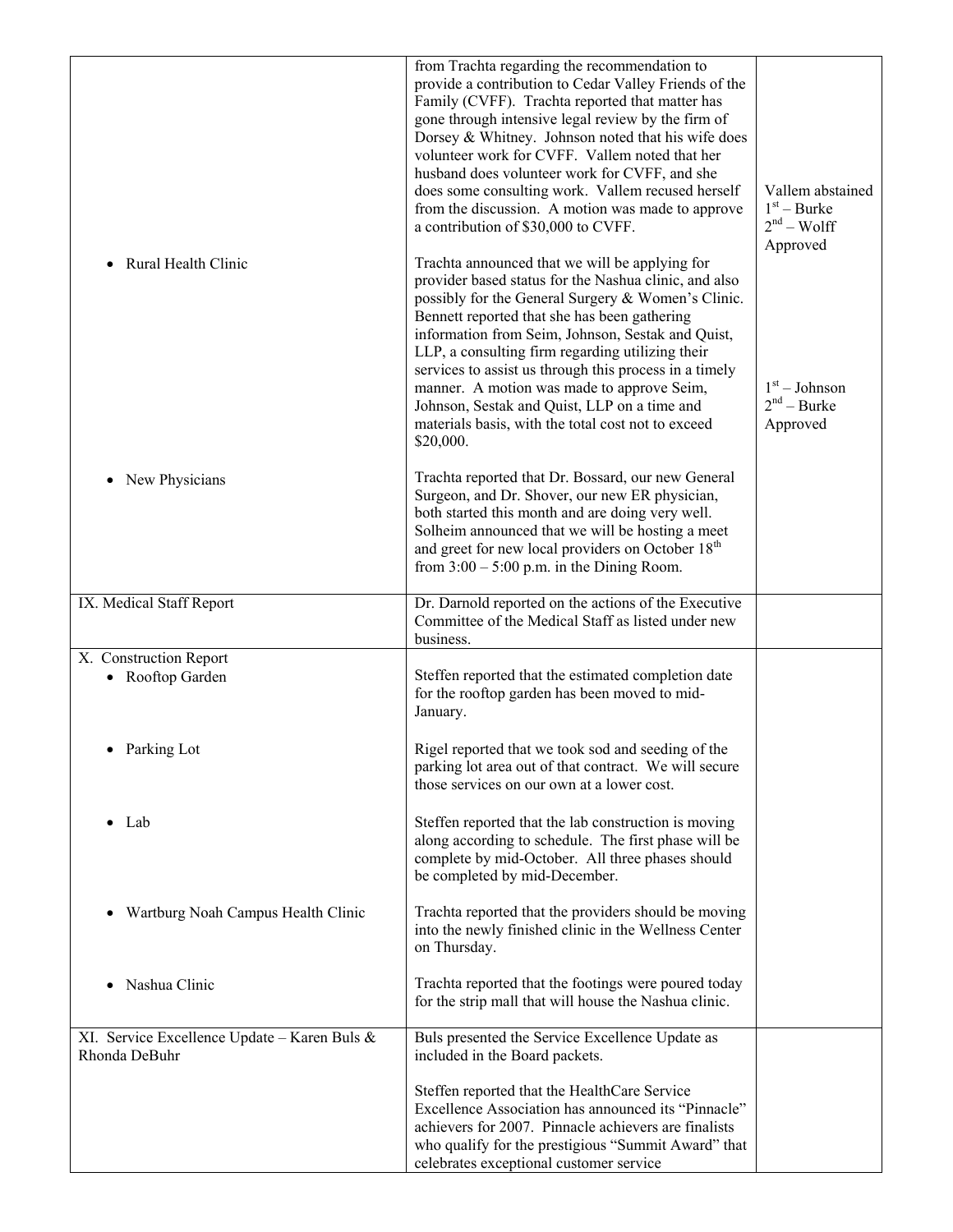|                                                                                                                                                                                                                                                              | achievements in healthcare. Waverly Health Center<br>has received Pinnacle awards in the following<br>categories:<br>Customer Focused Physician - Dr. John Brunkhorst<br>Service Excellence Advisor Team - 110% Teaching<br>Team<br>Program Director - Cathy Wilson-Sands<br>Inspiring Administrator - Rhonda DeBuhr<br>Hospital Provider of Choice - Waverly Health Center<br>Summit Award winners will be announced at the<br>annual conference on October $26th$ .                                    |                                              |
|--------------------------------------------------------------------------------------------------------------------------------------------------------------------------------------------------------------------------------------------------------------|----------------------------------------------------------------------------------------------------------------------------------------------------------------------------------------------------------------------------------------------------------------------------------------------------------------------------------------------------------------------------------------------------------------------------------------------------------------------------------------------------------|----------------------------------------------|
| XII. Old Business                                                                                                                                                                                                                                            | None.                                                                                                                                                                                                                                                                                                                                                                                                                                                                                                    |                                              |
| XIII. New Business<br>• Cardiothoracic and Vascular Services<br>Clinical Privilege List                                                                                                                                                                      | Dr. Darnold presented the new cardiothoracic and<br>vascular services clinical privilege listing as included<br>in the Board packets. The form has been reviewed<br>and is recommended for approval by the Executive<br>Committee of the Medical Staff. A motion was<br>made to approve the privilege listing as written and<br>individually considered.                                                                                                                                                 | $1st - Burke$<br>$2nd - Johnson$<br>Approved |
| Provisional Appointments to Medical<br>Staff:<br>Stanya Miller, M.D. - Courtesy, ER,<br><b>EPA</b><br>Todd Shover, D.O. - Active, ER,<br>٠<br>Waverly Health Center<br>Jane Zehr, PA-C - Active Ancillary,<br>٠<br>Family Medicine, Waverly Health<br>Center | Dr. Darnold presented the provisional appointments<br>and reappointments to the Medical Staff, and<br>provisional to regular appointments on the Medical<br>Staff, and resignation from Medical Staff as listed at<br>left. The files have been reviewed by the Executive<br>Committee of the Medical Staff. The Executive<br>Committee recommends approval. A motion was<br>made to approve the items as individually considered<br>and recommended by the Executive Committee of<br>the Medical Staff. | $1st - Johnson$<br>$2nd - Wolf$<br>Approved  |
| Reappointments to Medical Staff:<br>$\bullet$<br>Scott Torness, DPM - Courtesy,<br>Podiatry Resident, Covenant Podiatry<br>Resident Program<br>Wayde Blumhardt, CRNA -<br>Ancillary, Anesthesia, Waverly Health<br>Center                                    |                                                                                                                                                                                                                                                                                                                                                                                                                                                                                                          |                                              |
| Provisional to Regular Privileges:<br>April Borchardt, DPM - Courtesy,<br>Podiatry Resident, Covenant Podiatry<br>Resident Program<br>Darron Cutler, D.O. - Courtesy,<br>$\blacksquare$<br>Family Practice, Family Medicine of<br>Cedar Valley               |                                                                                                                                                                                                                                                                                                                                                                                                                                                                                                          |                                              |
| Voluntary Resignation of Privileges:<br>Jennifer Beaty, M.D. - Active,<br>General Surgery, Waverly Health<br>Center                                                                                                                                          |                                                                                                                                                                                                                                                                                                                                                                                                                                                                                                          |                                              |
| New/Revised Policies:<br>Fetal Scalp Electrode Placement/<br><b>Birthing Center</b>                                                                                                                                                                          | Dr. Darnold presented the new policy statement as<br>listed at left, and included in the Board packets. The<br>policy has been reviewed by the Executive<br>Committee of the Medical Staff and is recommended<br>for approval. A motion was made to approve the<br>policy as written and individually considered.                                                                                                                                                                                        | $1st - Burke$<br>$2nd - Johnson$<br>Approved |